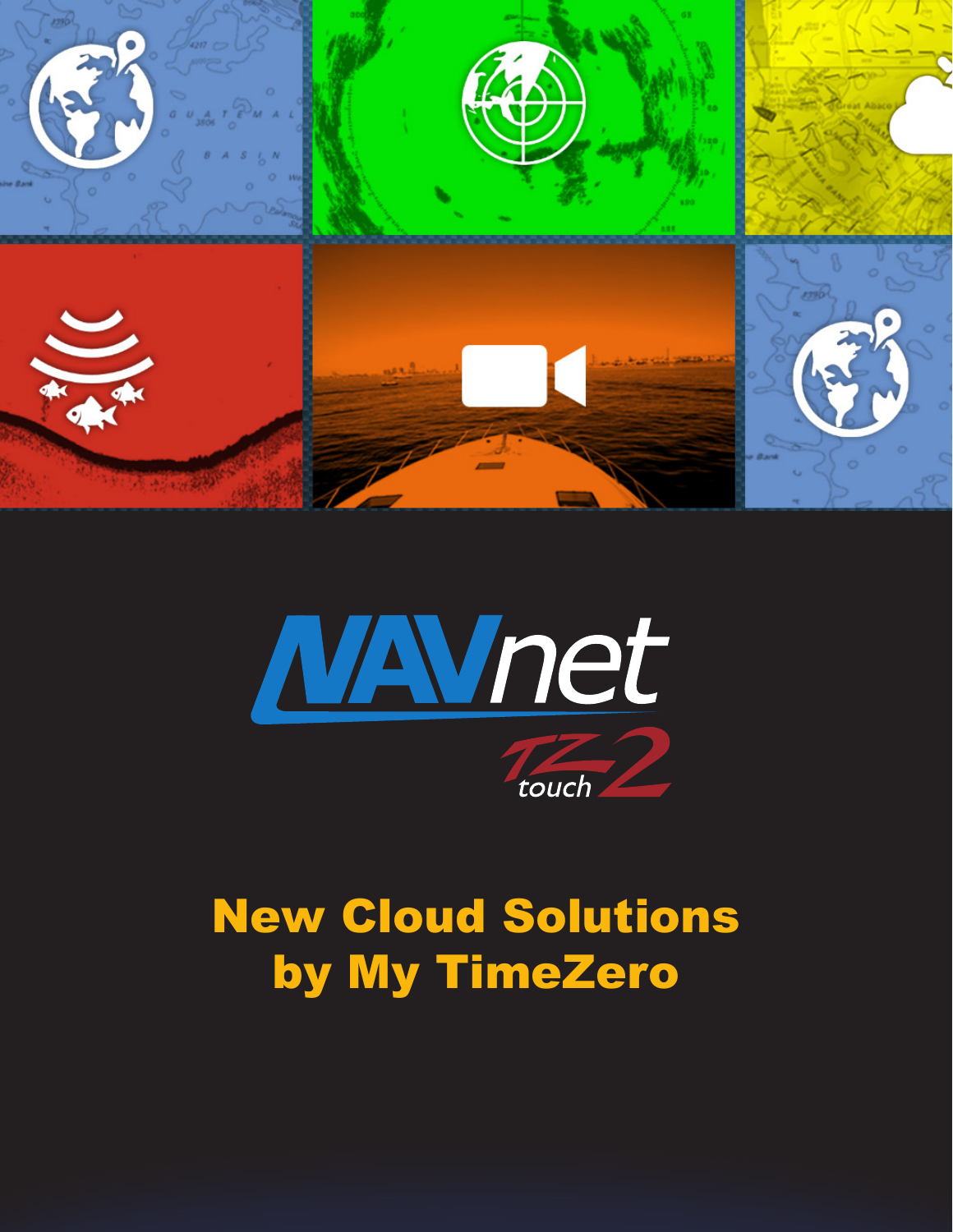# **1. TimeZero™ Products under My TimeZero™**

NavNet TZtouch and TZtouch2 MFDs utilize internet connectivity for weather downloads, chart unlocking, etc. **These MFDs additionally offer a variety of new solutions via clould: saving points, routes, tracks, and settings.** 

New clould solutions are currently available for TimeZero™ products including **NavNet TZtouch (TZT9/14/BB and NavNet TZtouch2 (TZTL12F/15F)**. More updates and improvements are planned to network with **MaxSea/Nobeltec TIMEZERO™ PC software** and **iPad App** under **My TimeZero™**, where you will have a variety of unique features by registering your ID and connecting them to the Internet. This document describes how you can utilize the Cloud solution by My TimeZero™ with the NavNet TZtouch and TZtouch2 MFDs.



The following table shows availabe functions per MFD versions.

| Nο | <b>Functions</b>       | <b>TZT9/14/BB</b> | <b>TZTL12F/15F</b>          |
|----|------------------------|-------------------|-----------------------------|
|    | Save points and routes | V5.01 and later   | V6.01 and later             |
|    | Save settings          | V5.01 and later   | V <sub>3.01</sub> and later |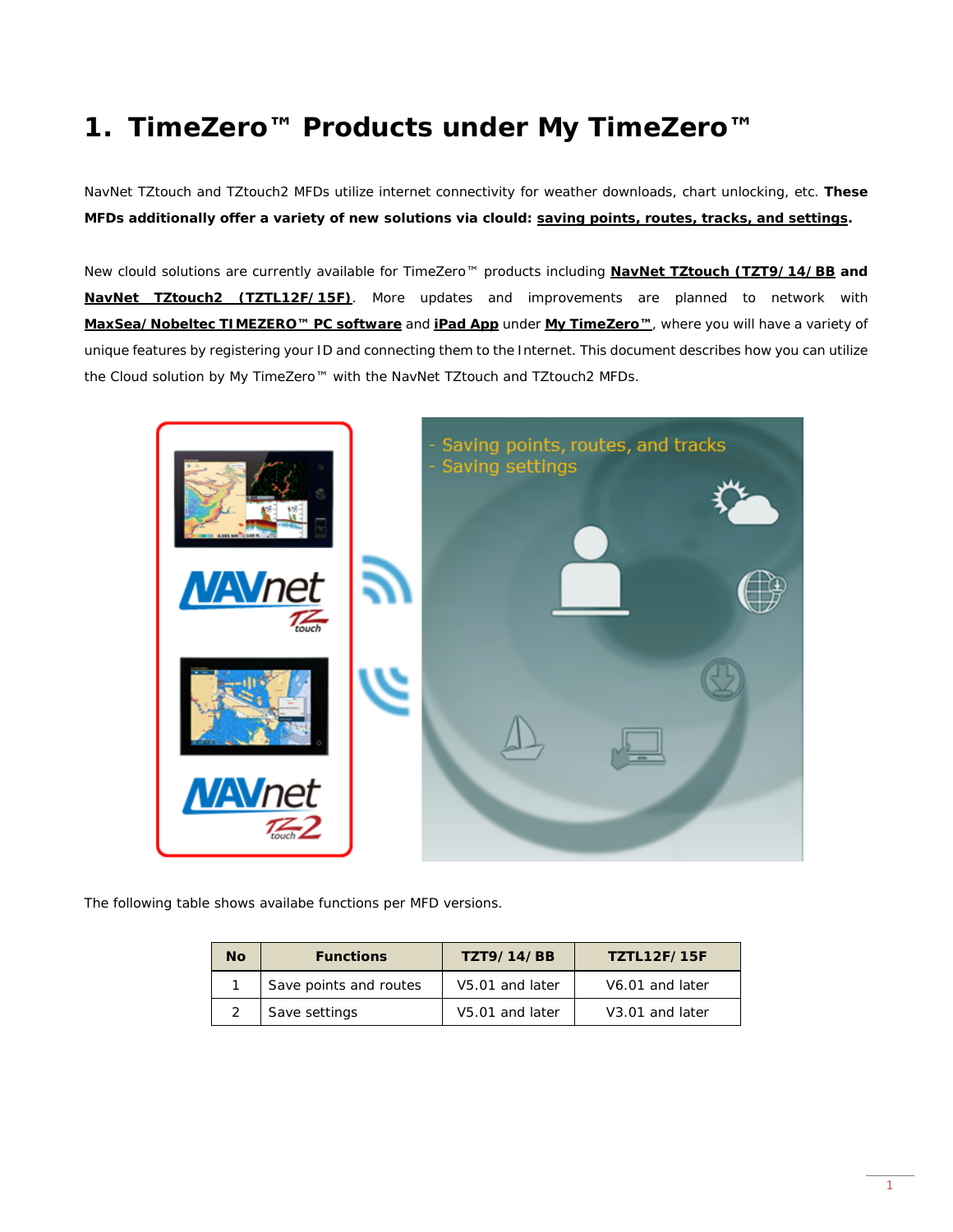# **2. Creating and Logging into My TimeZero™ Account**

In order to utilize the Cloud features, you must create a My TimeZero™ account and log into the TIMEZERO™.

The account creation and login procedures are described within the TZTL12F/15F screenshots below.

(1) Connect the TZTL12F/15F to the Internet.



(2) In [Settings] – [General], you can see [**SOCIAL NETWORK**] option: Tap [**Login**].

| <b>WIRELESS MODE</b>             |                                |  |
|----------------------------------|--------------------------------|--|
| <b>Wireless Mcde</b>             | <b>Connect to existing LAN</b> |  |
| <b>ENABLE WIRELESS</b>           |                                |  |
| Wireless                         | ON                             |  |
| Scan                             |                                |  |
| <b>Forget All Networks</b>       |                                |  |
| <b>CURRENT CONNECTED NETWORK</b> |                                |  |
| **********                       |                                |  |
| Security: PSK                    |                                |  |
|                                  |                                |  |



A Web browser will open. You can create your My TimeZero™ account or login from this page.



Don't have a My TIMEZERO account yet? Create an account

**If you do not have a My TimeZero™ account…** 

Access [**Create an account**] and create your account.

**If you have a My TimeZero™ account…** 

| Email       |                                 |                  |
|-------------|---------------------------------|------------------|
| Password    |                                 |                  |
| Remember me |                                 | Forgot password? |
|             | Log In                          |                  |
|             | $-$ Or $-$                      |                  |
|             | <b>f</b> Continue with Facebook |                  |

#### **Option 1**

Enter your e-mail and password and select [Log In].

### **Option 2**

If you have a Facebook account, this option can be utilized. If you just login with your Facebook account on this page, you can join My TimeZero™ and immediately have access to unique Cloud features.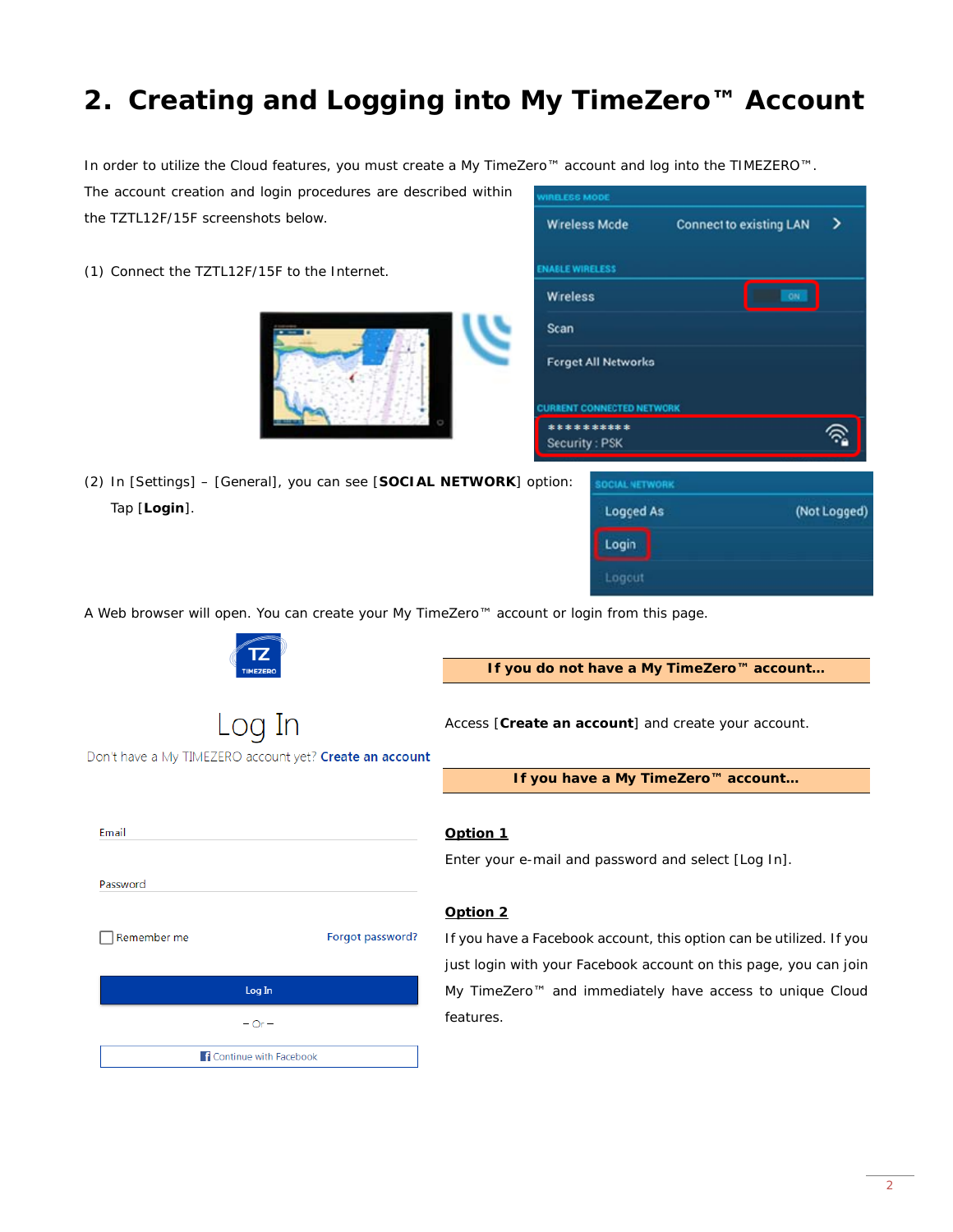|       | After loging into your My TimeZero™ account, the screen will show a | <b>GOOIAL NETWORK</b> |       |
|-------|---------------------------------------------------------------------|-----------------------|-------|
|       | message bar and the [SOCIAL NETWORK] menu will show your user       | Logged As             | (Usei |
| name. |                                                                     | Login                 |       |
|       | You are logged as *** (User Name)                                   | Logout                |       |
|       |                                                                     |                       |       |

Now, you are ready to utilize the Cloud features.

#### **Note:**

The login information will be shared between the MFDs in the network.

# **3. Linking My TimeZero™ Products with Users**

After logging into My TimeZero™, you can enjoy the unique features below.

#### **3.1. Saving Points, Routes, and Tracks**  BACKUP/RESTORE DATA **Backup Data in the Cloud** When TimeZero™ products are logged into My TimeZero, points, routes, **Restore Data from the Cloud** and tracks can be saved to the Cloud. **Restore Mode** Merge

To back up data to the Cloud, access [Settings] – [Files] and select [**Backup Data in the Cloud**]. To restore the data from the Cloud, select [**Restore Data from the Cloud**].

### **Tips:**

Two (2) options are available to restore the data, selectable in [**Restore Mode**].

- [**Merge**] If new points, routes, and tracks have been entered since the last backup in the Cloud, the data in the Cloud is simply added to the current database.
- [**Replace**] The database is replaced with the data in the Cloud. New points, routes, and tracks that have been entered since the last backup to the cloud will disappear.

**Case 1 – Save points and routes and restore them** 

In this example, one unit is logged into My TimeZero. You can upload and download points, routes, and tracks to to and from the cloud.



Merge Replace Name)

**Logged into My TimeZero**